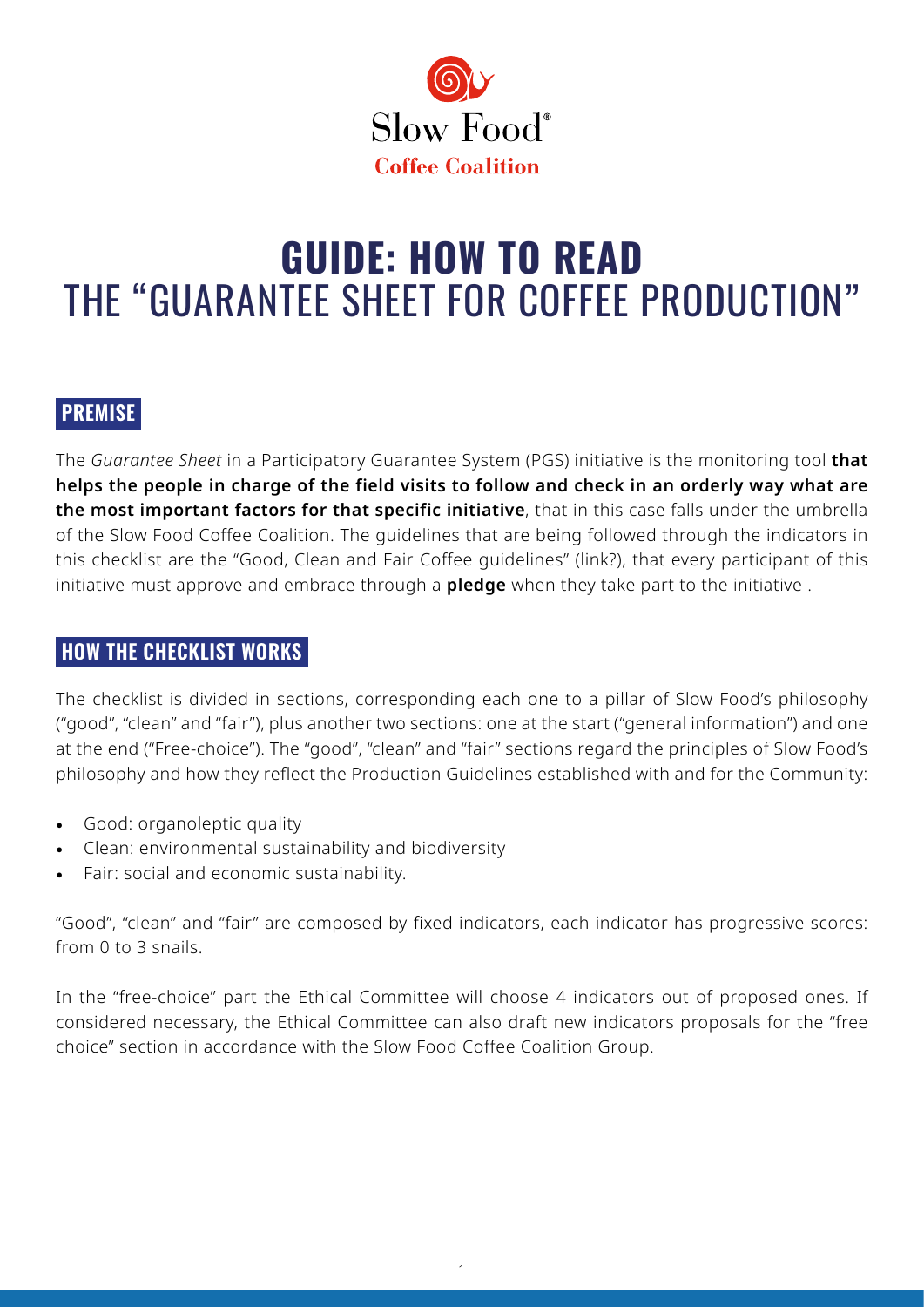For every indicator the minimum scoring is 0 while the maximum is 3. 0 is total non-compliance with the production guidelines, 3 is total compliance with the guidelines. The score for each line will be written on the last blank column.

|                                      |                      | <b>CLEAN</b>                                             |                                                                                                         |                                                                                                                                               |              |
|--------------------------------------|----------------------|----------------------------------------------------------|---------------------------------------------------------------------------------------------------------|-----------------------------------------------------------------------------------------------------------------------------------------------|--------------|
| <b>INDICATOR</b>                     | $\Omega$             |                                                          |                                                                                                         |                                                                                                                                               | <b>TOTAL</b> |
| 2.<br><b>PLANT OR SEED</b><br>ORIGIN | Unknown source       | Known source but<br>no guarantee on<br>variety           | Known source and<br>known variety,<br>produced by<br>a guaranteed<br>nursery.                           | Production on<br>farm within the<br>cooperative and<br>exchange with<br>other Community<br>producers.<br>Preferability for<br>native species. |              |
| 3.<br><b>FERTILIZATION</b>           | Chemical fertilizers | Natural mineral<br>fertilizers are<br>applied regularly. | Natural mineral<br>fertilizers are<br>applied when<br>necessary.<br>Integration with<br>organic matter. | The farmer only<br>uses organic<br>matter as fertilizer.                                                                                      |              |

*Fig. 1: example of how to fill the checklist*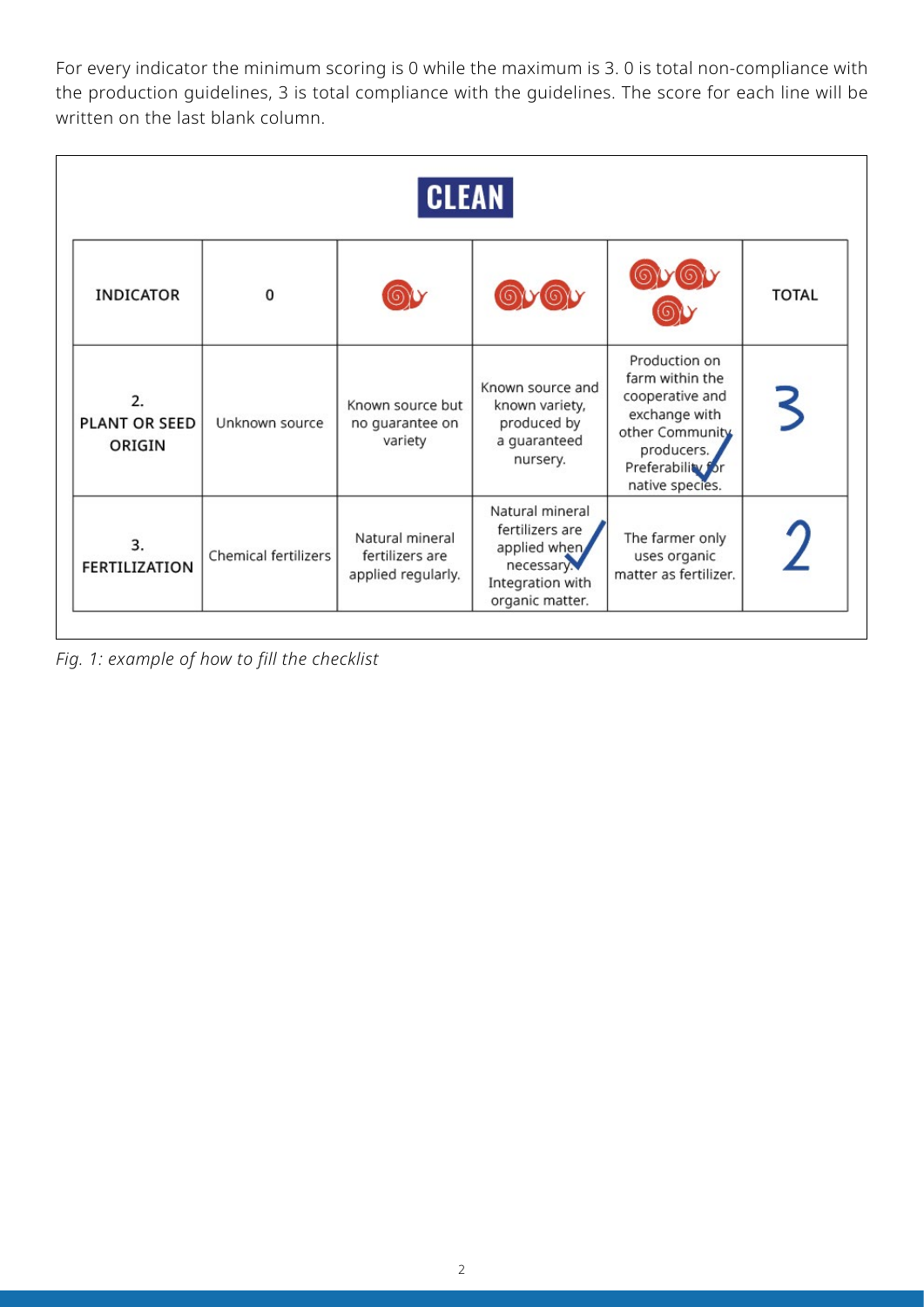To assess that a coffee is Good, Clean, and Fair there's a minimum number of "snails" to reach: 2,1. The compliance range span is given by the average of the scoring obtained for each indicator (the sum of the scoring for all the indicators/the number of indicators).

|                                        | <b>DATE AND LOCATION</b>                                                     |
|----------------------------------------|------------------------------------------------------------------------------|
| Name:                                  |                                                                              |
| Phone (if present):                    |                                                                              |
| Email/website (if present):            |                                                                              |
| Farm's name:                           |                                                                              |
| Type of farm:                          | $\bigcirc$ Family farm<br>$\bigcirc$ Business<br>$\bigcirc$ both<br>O Other: |
| Production:                            | ○ Conventional<br>$\bigcirc$ In conversion<br>$\bigcirc$ Certified with:     |
| Joins a:                               | ○ Cooperative<br>○ Association<br>○ Consortium<br>○ Movement<br>O Other:     |
| Workforce:                             | $\bigcirc$ Family<br>$\bigcirc$ Hired<br>$O$ Seasonal<br>$\bigcirc$ None     |
| Coffe is sold as:                      | $O$ Green<br>O Pergamino<br>○ Ground<br>$\bigcirc$ Beans                     |
| Total production:                      |                                                                              |
| Other crops (if present):              |                                                                              |
| Farm's extension<br>and/or farm's map: | ○ Yes (indicate extension):<br>$\bigcirc$ No                                 |
| Height of the plantation:              |                                                                              |
| Harvest period:                        |                                                                              |

*Fig. 2 the "general information" table.* 

## **GOOD**

This part is filled by the official Slow Food Coffee Coalition Cupping Panel, using CQI Green Grading Form to evaluate Arabica and SCA Fine Robusta Form to evaluate Robusta. This panel is in charge of evaluating green coffee imported in Europe.

The score reflects the type of coffee the Slow Food Coffee Coalition is intending to promote, not necessarily a specialty coffee but a coffee that shows higher performance, in terms of Good, Clean and Fair, than an average coffee.

| <b>INDICATOR</b>                                              | 0                            | $\circledcirc$                 | <b>DVOU</b>                                 |                               | <b>TOTAL</b> |
|---------------------------------------------------------------|------------------------------|--------------------------------|---------------------------------------------|-------------------------------|--------------|
| 1.<br><b>TASTE</b><br>(BODY, AROMA,<br>SWEETNESS,<br>ACIDITY) | Grade <74.99<br>insufficient | Grade 75 - 79.99<br>sufficient | Grade 80 - 84.99<br>more than<br>sufficient | Grade 85 - 100<br>is owptimal |              |

*Fig. 3: the "Good" table.* 

coffee of the company of the company of the company of the company of the company of the company of the company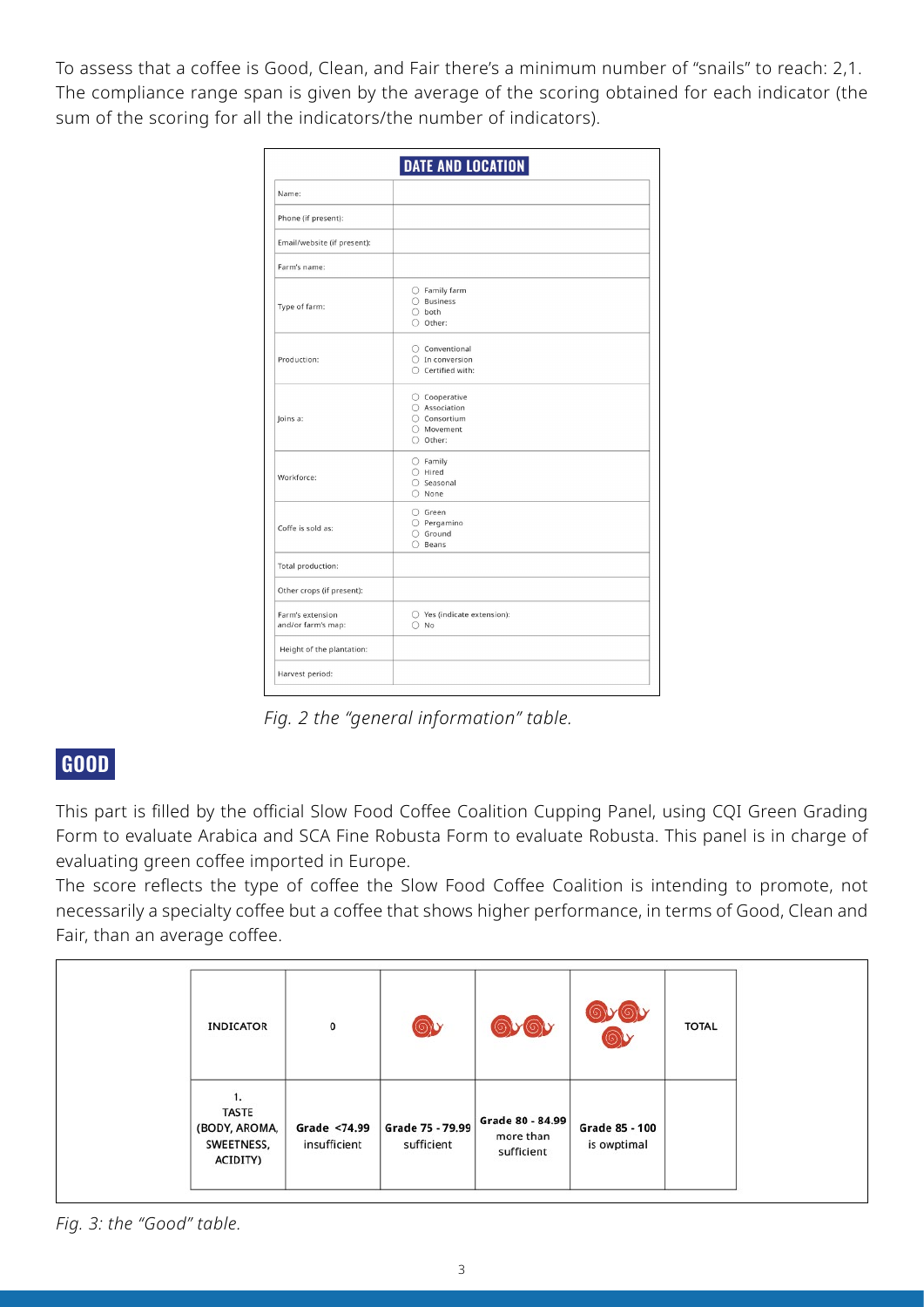# **CLEAN**

In the clean part we find all of the indicators related to cultivation, harvesting, safeguard of the environment etc. Here can also be found the part related to processing coffee, very important because is the one that varies the most from place to place and from farm to farm.

| 9.<br>PROCESSING*<br>(WASHED)                         | <b>CHOOSE PROCESSING</b><br><b>ACCORDING TO WHAT</b><br>THE PRODUCER IS DOING<br>$\mathbf{x}$                                                                                                    | Pulping starts in a<br>max range of 6hrs<br>after picking. Right<br>after pulping,<br>the fermentation<br>process starts.<br>No plastic is<br>used to cover the<br>fermenting beans.<br>The batches at<br>different levels of<br>fermentation are<br>kept separate.                                                                    |                                                                                                                             |                                                                                                                                                                                |  |
|-------------------------------------------------------|--------------------------------------------------------------------------------------------------------------------------------------------------------------------------------------------------|----------------------------------------------------------------------------------------------------------------------------------------------------------------------------------------------------------------------------------------------------------------------------------------------------------------------------------------|-----------------------------------------------------------------------------------------------------------------------------|--------------------------------------------------------------------------------------------------------------------------------------------------------------------------------|--|
| 10.<br><b>WASTEWATER</b><br><b>USE (WASHED)</b>       | There is no track<br>of the use of<br>waste water. The<br>water used for<br>washing (post<br>fermentation)<br>definitely comes<br>in contact with<br>community<br>bodies of water or<br>springs. | The water used<br>for washing (post<br>fermentation)<br>might come in<br>contact with<br>community<br>bodies of water or<br>springs, but not<br>directly.                                                                                                                                                                              | Water used for<br>washing is treated<br>and reused<br>without wastage.<br>The discarded<br>water is used for<br>irrigation. | Water used for<br>washing is treated<br>and reused<br>without wastage.<br>At the end of<br>the cycle, water<br>could be used for<br>irrigation or it is<br>safely disposed of. |  |
| 11.<br>PROCESSING*<br>(SEMI-WASHED)                   | ×                                                                                                                                                                                                | Pulping starts in a<br>max range of 6hrs<br>after picking. Right<br>after pulping,<br>there's a drying<br>process to get to<br>30-35% humidity.<br>Seeds are hulled<br>(parchment and<br>skin). No plastic is<br>used to cover the<br>fermenting beans.<br>The batches at<br>different levels of<br>fermentation are<br>kept separate. |                                                                                                                             |                                                                                                                                                                                |  |
| 12.<br>PROCESSING*<br>(NATURAL<br><b>WITH PULPING</b> | $\mathbf{x}$                                                                                                                                                                                     | Mechanical<br>pulping right after<br>picking (max 8hrs)<br>and selection.                                                                                                                                                                                                                                                              |                                                                                                                             |                                                                                                                                                                                |  |
|                                                       |                                                                                                                                                                                                  |                                                                                                                                                                                                                                                                                                                                        |                                                                                                                             |                                                                                                                                                                                |  |

*Fig. 4 the indicators in the "clean" section related to processing coffee.*

For the reason above, the processing part is highlighted in yellow. From line 9 to 14 there are the indicators related to processing. According to the farm, the coffee can be processed in one or in several different ways. Choose the processing indicator according to what the producer is doing that year. In this section, the checklist is filled only in the score 1 part: the reason is that score 1 in this section is the basic requirement from the guidelines. Scores 2 and 3 (red arrows in fig.4) can be filled according to what the producer/community is doing or experimenting with that specific processing.